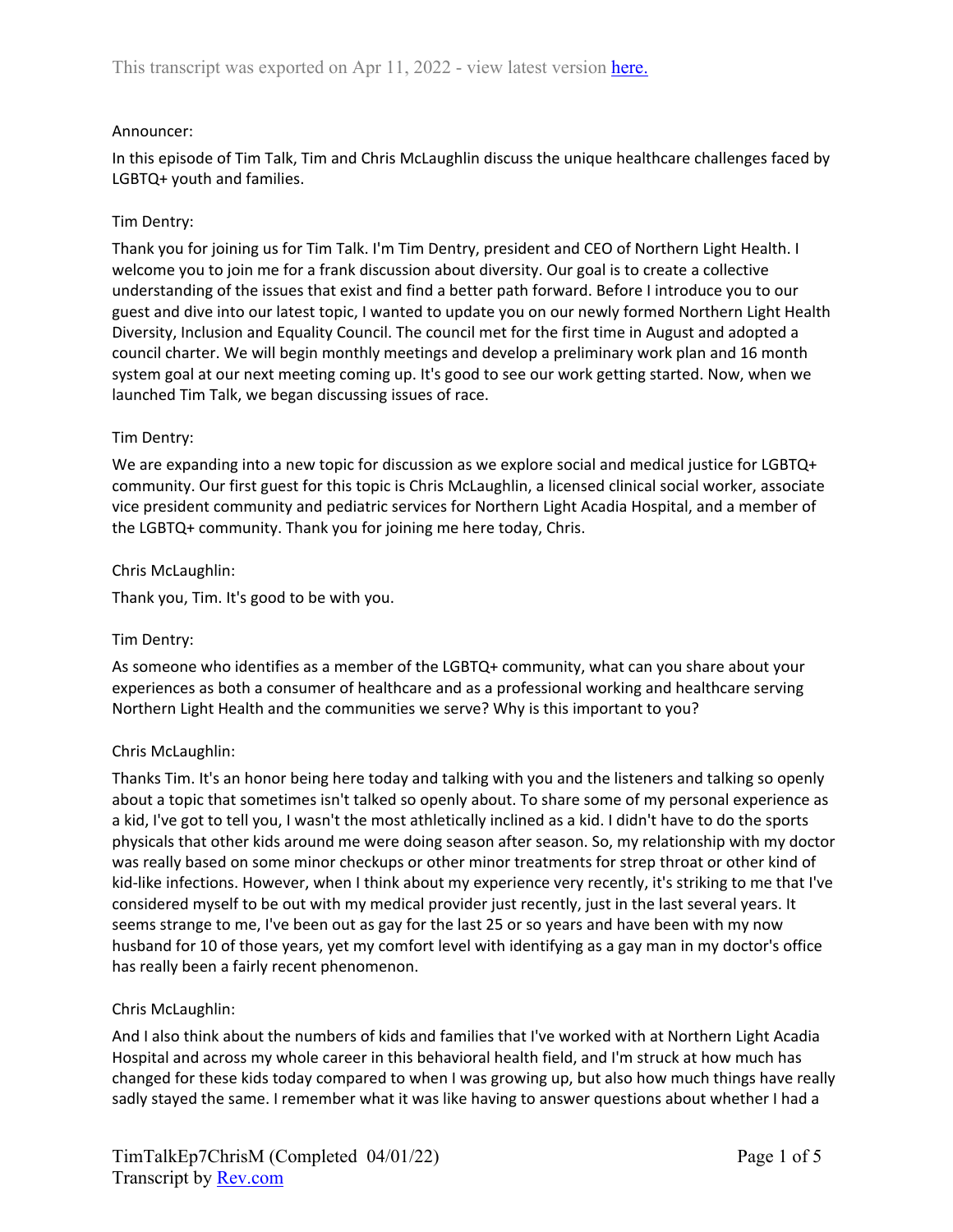girlfriend in school or why I was always playing with the girls at recess. And I remember name-calling and teasing and that feeling of being an outsider in a world that I didn't fit into. But more importantly, I also remember the immense and unconditional love, support and compassion that my family and friends have showed me over the years. And I truly consider myself blessed to be surrounded by the people that I have in my life.

## Chris McLaughlin:

So, Tim, as an answer to your question about my "why,' I have to say that across my professional experience, I have seen that there are so many LGBTQ+ kids out there who are struggling without the same sort of supports that I had. For many of these kids, their out therapist has been their only access to supportive role models and adults showing them any kind of compassion. And I'm also struck by the number of parents and families that I've worked with, who so desperately want to understand what their kids are going through, but they just can't find the right words. They need our help too. So, these are the experience that have shaped me and shaped my work and shaped the advocacy that I feel so compelled to do on their behalf.

## Tim Dentry:

Chris, thank you for sharing your personal reflections. And that was really great listening to the things that you were saying and expressing feelings of feeling like an outsider, or you said teasing, I think bullying, I guess they're one and the same, a variation on the theme, but that's exactly why we want to listen and learn. And that's exactly why this is so important in our journey of Northern Light, having a culture of caring for one another. So thank you. Thank you for that. Your career's been focused on addressing the behavioral health needs of children and families and what a gift you have brought to our communities and families. What are some of the unique healthcare challenges faced by LGBTQ+ youth and families, and why are these families at risk, in your experience?

# Chris McLaughlin:

Thanks Tim. I believe that it's so important to understand some of the issues that sexual and gender minority youth and families experience when they're trying to access healthcare. So, here's what we know. Youth who identify as LGBTQ+ have higher rates of suicide, both attempted and completed and rates of substance use when compared to heterosexual and their cisgendered peers. And cisgender is a word that we use to describe those individuals who have a gender identity that both matches their birth sex and who they feel like they are as a person from a gender perspective. These are kids who experience rates of depression and anxiety, bullying, homelessness, family rejection, tobacco use, eating disorders, obesity, sexual victimization, and on and on, that are higher than their peers.

## Chris McLaughlin:

And we all know here at Northern Light Health the negative health outcomes that are associated with these concerns. These youth are more likely to report sexual behaviors that put them at increased risk for HIV and other STDs, pregnancy and the health issues that can be associated with these conditions if gone untreated, like some forms of cancers, sterility, heart disease, or damage to other organs. And so, what's important for me to say is that, those of us who work with this population don't credit the sexual orientation or the gender identity for these statistics. Rather, these are outcomes that are a result of shame and stigma that our society, including those of us who are well-intentioned in the healthcare setting, impose upon them.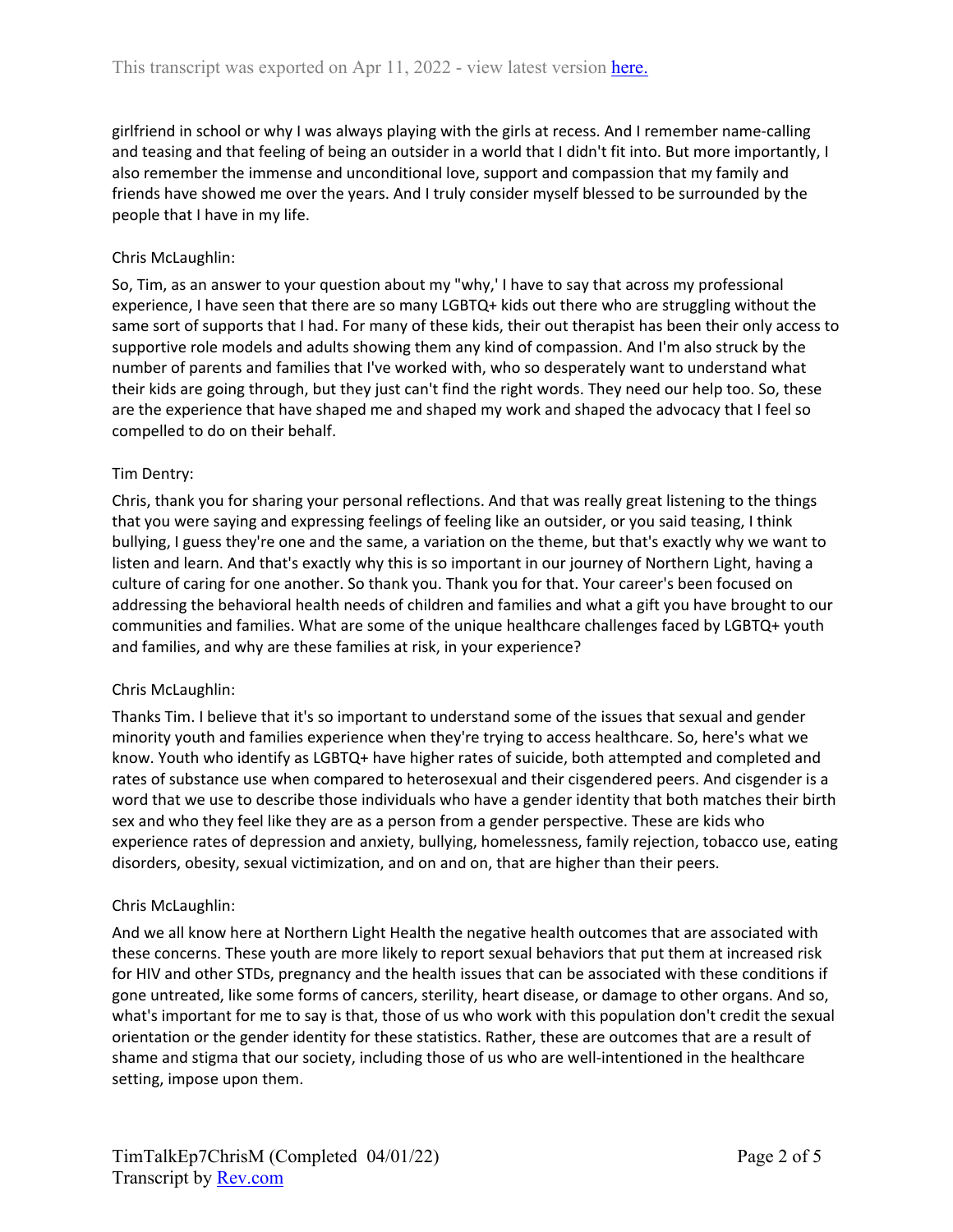# Chris McLaughlin:

So, when sexual and gender minority youth are subjected to any number of these seemingly innocent transgressions in their healthcare experience, like being misgendered by their provider or a provider making assumptions about whether they have boyfriends or girlfriends, or when there's a lack of LGBTQ+ representation in lobbies and exam rooms, it only exacerbates the feelings that these kids have of guilt and worthlessness and isolation and rejection, and it leads them to avoid their medical appointments. They avoid seeking treatment when they should. They can't be honest with healthcare providers when asked about what their sexual practices are. They can't own their sexual orientation or gender identity, and they maybe are not always honest on screening forms.

## Chris McLaughlin:

Simply put, the engagement that these kids have with their healthcare providers is not where we need it to be to improve their overall health and wellness. And recently there is some studies of some medical students and pediatricians around the country that also show us that there is a lack of education and comfort level in providers working with this population of kids. These studies show elements of both implicit and explicit bias on behalf of the provider that almost certainly impacts the care of this population. So, Tim, we have a lot to learn still about how to create safe and affirming spaces for LGBTQ+ youth and their families in provider offices and medical practices all over the system in the state. This is a population that is begging us for increased competency and more compassion.

## Tim Dentry:

Thank you, Chris. I love those words, safe and affirming spaces. And thank you for putting into such human terms. What we have talked about in a big broad title, medical equality and justice, but to put it in those kinds of personal terms, especially for the LGBTQ+ community, thank you for that. And my hope is that we at Northern Light become one of the best in the country in identifying, treating, and caring for such individuals. Thank you for that. I also want to take the opportunity now, Chris, to hear what's foremost on your mind with this very central issue. And what would you like to ask of me?

## Chris McLaughlin:

Yeah. I appreciate the opportunity to be able to ask questions like this. With what I just shared about this idea of competency and the need for more compassionate, affirming care, I'm curious about the sort of investments in regards to time and finances here at Northern Light Health, that we might be able to commit to ensure that staff at every level of the organization have access to the resources they need to only enhance their skills and to better serve the needs of this population of kids.

## Tim Dentry:

Thanks. Great question. So, I would really start with the commitment to leadership time and making this a priority. And we're doing that in these podcasts. We're doing that in making sure that all of our member organizations with their human resource executives, our clinical executives, our chief quality officer here, for example, has medical justice and equality as a top issue. I sent her actually, some advanced ideas that I've received from some of the literature and articles that you attached for me. She already has that, she's already reading it. So, one is leadership because it always has to start with that. If it's going to have legs, if it's going to have endurance and not just a one-time podcast that people forget about, no way that that's going to happen, so that's number one.

Tim Dentry: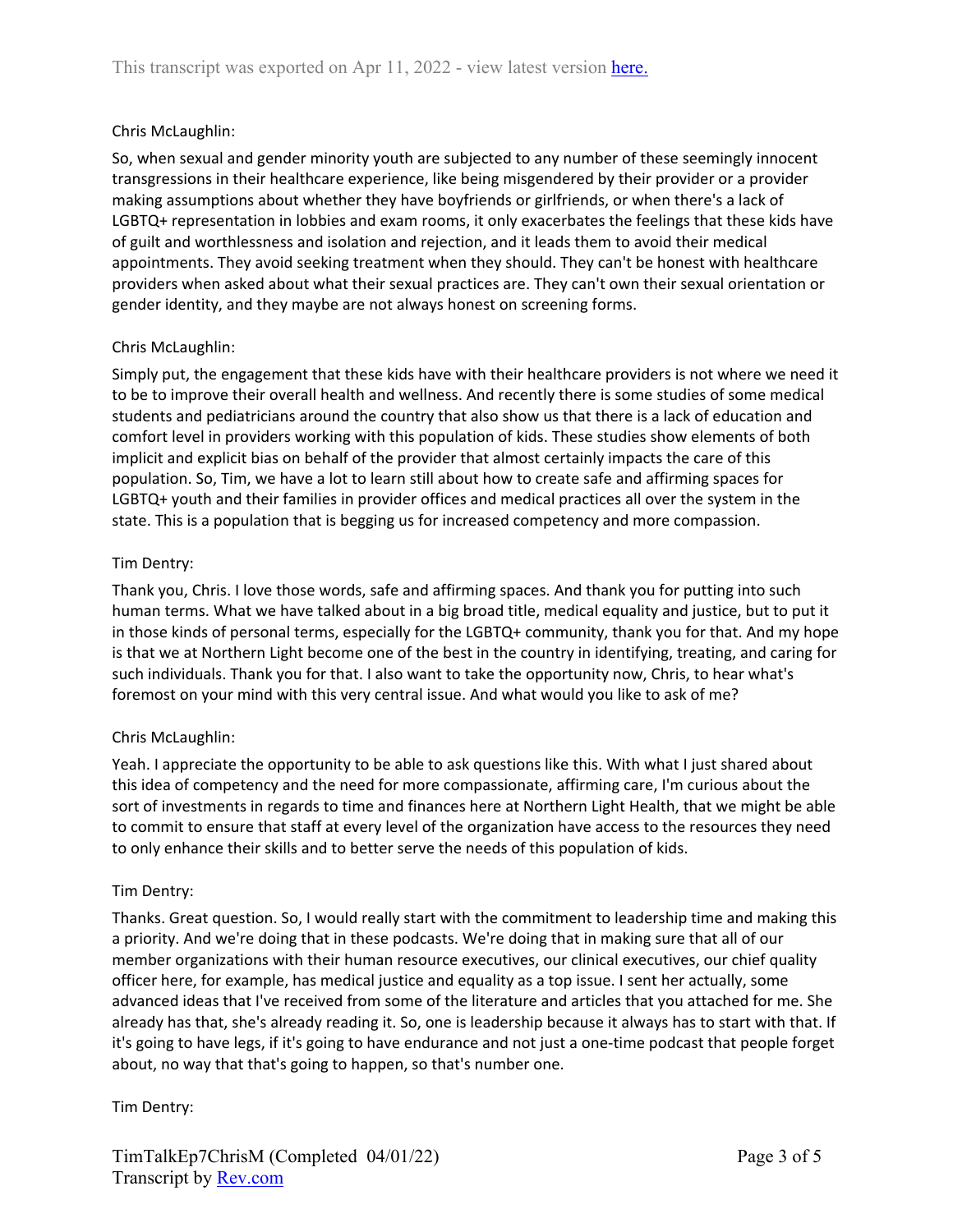So, we will always be committing the time to make sure that we are expressing this in a way where people feel that we are creating safe and affirming spaces to even talk about it. In fact, especially to talk about it. Secondly, as a system and every member giving that time, therefore we're going to have nuances, different ways that it's going to impact the communities that we care for, geographic communities that we care for, depending on that member. That's why we don't want to have one-sizefits-all, or have an I-TRAIN, whatever that's called. Go online, do this. Oh, hey, I got an A in this one. No, that's not what we're talking about, because it might be very, very different in the community of patients that we care for that within that community, the LGBTQ+ community, that may be totally different than, it might be in Portland, or might be in Presque Isle.

# Tim Dentry:

But we need to make sure that all leaders are assessing that in their communities. Here's the really good news, specifically when you mentioned finances and that is everything I just said, and then everything we then need to do to back that up with action. It's not a high costly kind of a thing. We just need to build it into what we do and build it into our own personal growth and knowledge as practitioners and as leaders. And I think doing that, it's not going to break the bank. In fact, if anything, it's going to make us more valuable to so many more people in so many different ways. So any anyone saying, "This is a really good idea, but we can't afford it because we got other things to..." No, that does not apply in this situation.

# Tim Dentry:

The key though, is the content, what is it that we're going to be sharing and helping people learn and absorb and think differently and do differently when they are talking with patients and others. So, how do we make sure that we are a learning organization for our practitioners who they learn more about it so they can be more tuned in.

# Chris McLaughlin:

That's awesome. Everything you said was just music to my ears. I couldn't stop shaking my head enough. It's awesome. So, along those same lines than, Tim, I also think about some of the ways that Northern Light Health might be able to better partner with LGBTQ+ parents, patients, families, and their allies, to ensure that all of our buildings, all of our practices everywhere around the state, we are welcoming and again, affirming to all sexual and gender identifications. And I wonder your thoughts on that.

# Tim Dentry:

Yeah. My overwhelming thought, Chris, is that with these kinds of discussions and this attempt to really... It's a self-reflection and we want everyone to really reflect on this and really learn and think, "How can I be doing this differently?" It all leads right into what we have been promising, our Northern Light promise of making healthcare work for you. And I've always had a bit of a wrestling match inside on that because I'm thinking, "Okay, well, how we make that more than just a marketing campaign?" And I think we're doing that in really profound and excellent ways. We're really trying to make it meaningful to each and every colleague that we have, the 12,000 plus colleagues that we have in our system. But what's really great about what we're doing right now and opening up this dialogue on diversity and inclusion and equality and now, especially in this key component of that with LGBTQ community, is that now hopefully we'll be defining "making healthcare work for you," meaning the community, the LGBTQ+ community.